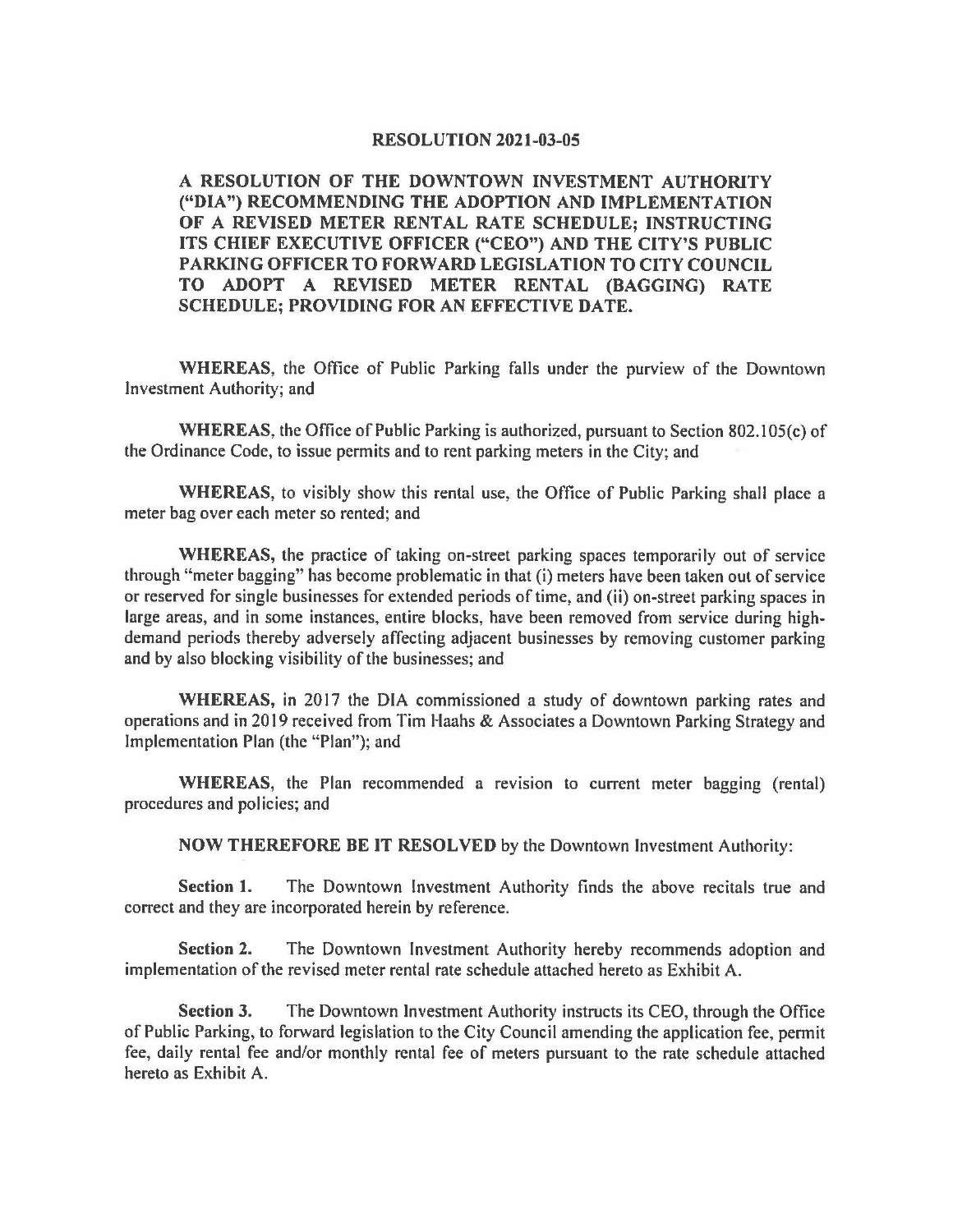RESOLUTION 2021-03-05 PAGE 2 OF 3

**Section 4.** The Effective Date of this Resolution is the date upon execution of this Resolution by the Chair of the DIA Board.

WITNESS:

DOWNTOWN IN VESTMENT AUTHORITY

tness

Ron Moody, Chairman

 $\mathbf{B}$ Date

VOTE: In Favor: <u> $\frac{\alpha}{\beta}$ </u> Opposed: <u>0</u> Abstained: 0